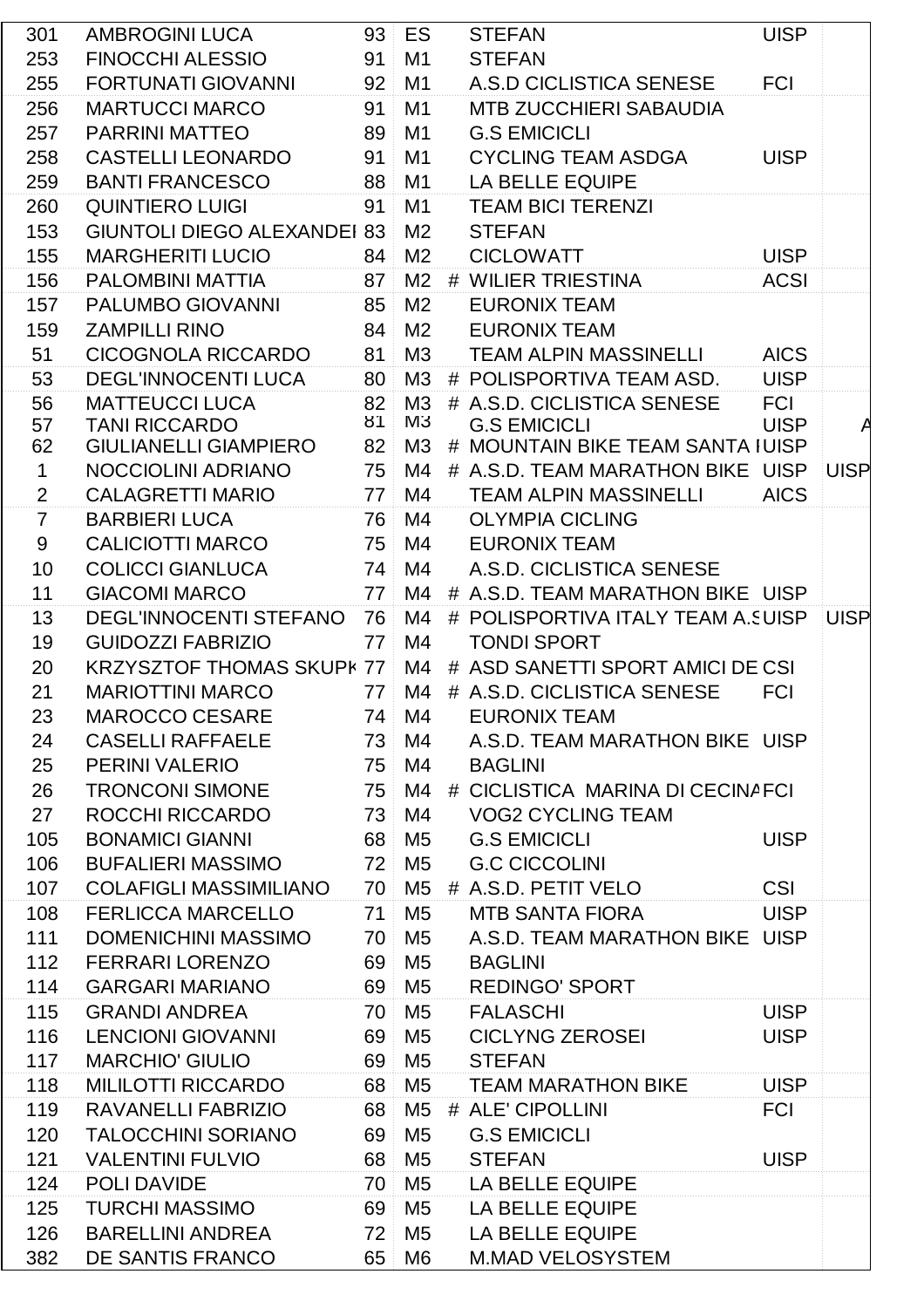| 383 | <b>GRISELLI ALESSANDRO</b> | 64 | M <sub>6</sub> |   | <b>FALASCHI</b>                 |             |             |
|-----|----------------------------|----|----------------|---|---------------------------------|-------------|-------------|
| 385 | <b>LAMBERTI ALBERTO</b>    | 67 | M <sub>6</sub> |   | <b>TEAM VALLONE</b>             | <b>UISP</b> |             |
| 387 | <b>MACCHIAROLI DANIELE</b> | 67 | M <sub>6</sub> |   | <b>G.S EMICICLI</b>             |             |             |
| 388 | <b>SACCONCINI SERGIO</b>   | 65 | M <sub>6</sub> |   | <b>CICLOPEPERONCINI</b>         | <b>AICS</b> |             |
| 389 | <b>TROSINO FRANCO</b>      | 65 | M <sub>6</sub> |   | <b>INKOSPORT TEAM</b>           | <b>UISP</b> |             |
| 390 | <b>ZOPPI MARCO</b>         | 65 | M <sub>6</sub> |   | <b>CICLYNG ZEROSEI</b>          |             |             |
| 391 | <b>MANTOVANI STEFANO</b>   | 65 | M <sub>6</sub> |   | <b>LIVORNO TEAM BIKE</b>        |             |             |
| 394 | <b>ROSSILUCA</b>           | 64 | M <sub>6</sub> |   | <b>VALDARNO REGIA</b>           |             |             |
| 352 | <b>CHIODA ANGELO</b>       | 61 | M <sub>7</sub> |   | <b>FALASCHI</b>                 | <b>UISP</b> |             |
| 354 | <b>GALLIGANI WALTER</b>    | 58 | M7             |   | <b>G.S EMICICLI</b>             |             |             |
| 355 | <b>GARUZZO FRANCESCO</b>   | 61 | M7             |   | # CYCLING TEAN SAN VINCENZCUISP |             | <b>UISP</b> |
| 356 | <b>MASINI CARLO</b>        | 61 | M7             |   | <b>CICLI PUCCINELLI</b>         | <b>UISP</b> |             |
| 358 | <b>INNOCENTI MAURIZIO</b>  | 62 | M7             | # | M.B.M. NATI IN MAREMMA          | <b>FCI</b>  |             |
| 359 | <b>NACCI CLAUDIO</b>       | 58 | M7             |   | <b>STEFAN</b>                   | <b>UISP</b> |             |
| 360 | POTESTA' FABRIZIO          | 61 | M7             |   | <b>M.MAD VELOSYSTEM</b>         |             |             |
| 361 | <b>ALBERI FABIO</b>        | 60 | M7             |   | <b>VALDARNO REGIA</b>           | <b>FCI</b>  |             |
| 201 | <b>BELLUMORI ALFIO</b>     | 52 | M <sub>8</sub> |   | <b>CICLI GAUDENZI</b>           |             |             |
| 202 | <b>BENSI FRANCO</b>        | 57 | M <sub>8</sub> |   | <b>FALASCHI</b>                 | <b>UISP</b> |             |
| 203 | <b>BIASCI ALESSANDRO</b>   | 57 | M <sub>8</sub> |   | <b>FALASCHI</b>                 | <b>UISP</b> |             |
| 204 | <b>CECCARELLI EMANUELE</b> | 57 | M <sub>8</sub> |   | <b>TEAM ALPIN MASSINELLI</b>    |             |             |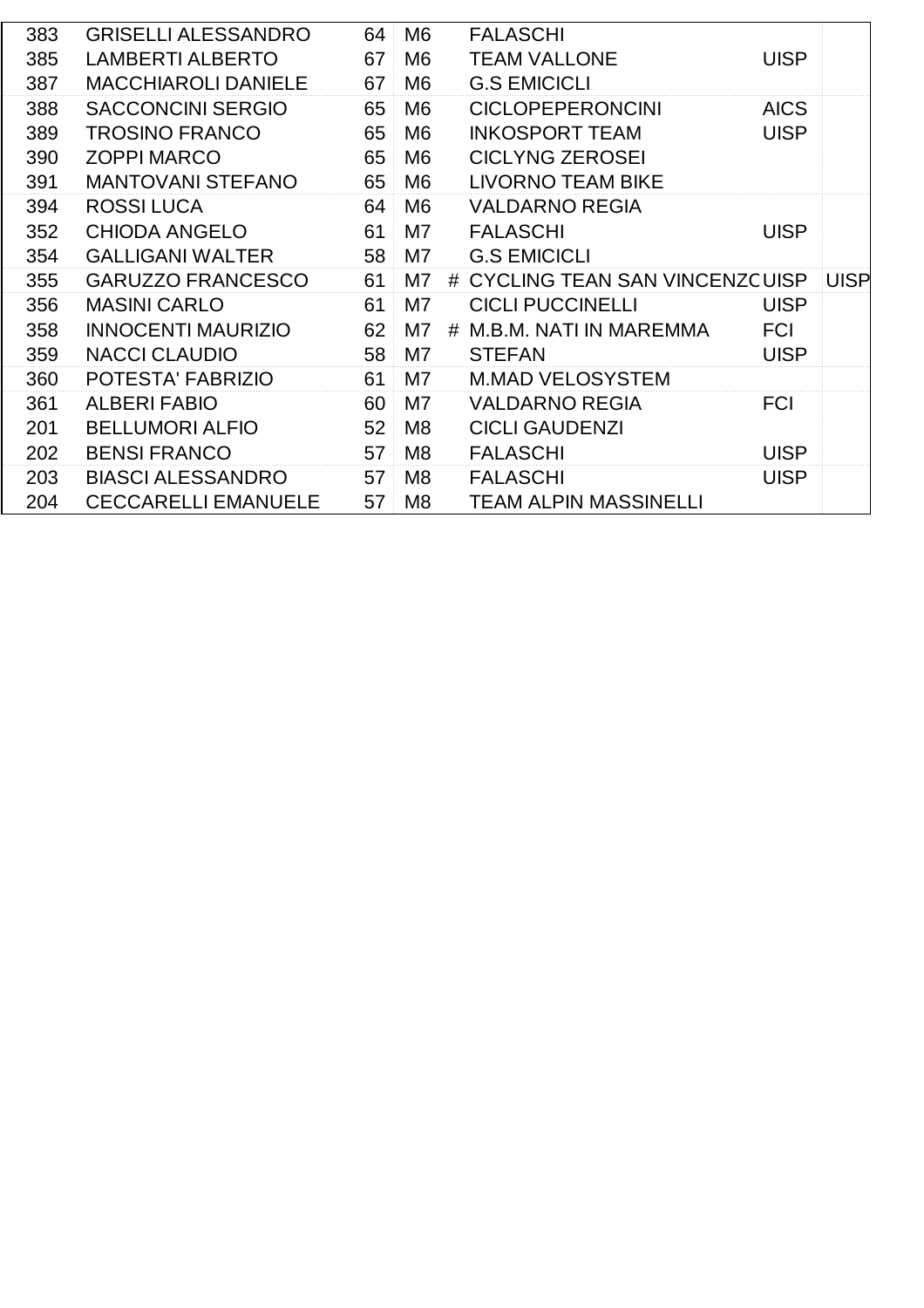| 2,21E+08                   |  |     |
|----------------------------|--|-----|
| 7926924                    |  |     |
|                            |  |     |
|                            |  |     |
|                            |  |     |
|                            |  |     |
| 728331E                    |  |     |
| T-00042950<br>962880V      |  |     |
| $2,2E+08$                  |  | 15C |
|                            |  |     |
|                            |  |     |
|                            |  |     |
|                            |  |     |
|                            |  |     |
| 2,21E+08<br><b>PISTOIA</b> |  |     |
|                            |  |     |
| 2,2E+08                    |  |     |
|                            |  |     |
|                            |  |     |
|                            |  |     |
|                            |  |     |
|                            |  |     |
|                            |  |     |
|                            |  |     |
|                            |  |     |
|                            |  |     |
|                            |  |     |
|                            |  |     |
|                            |  |     |
|                            |  |     |
| A221353                    |  |     |
|                            |  |     |
|                            |  |     |
| A246350                    |  |     |
| CS854943                   |  |     |
|                            |  |     |
| 946435J                    |  |     |
|                            |  |     |
|                            |  |     |
|                            |  |     |
|                            |  |     |
|                            |  |     |